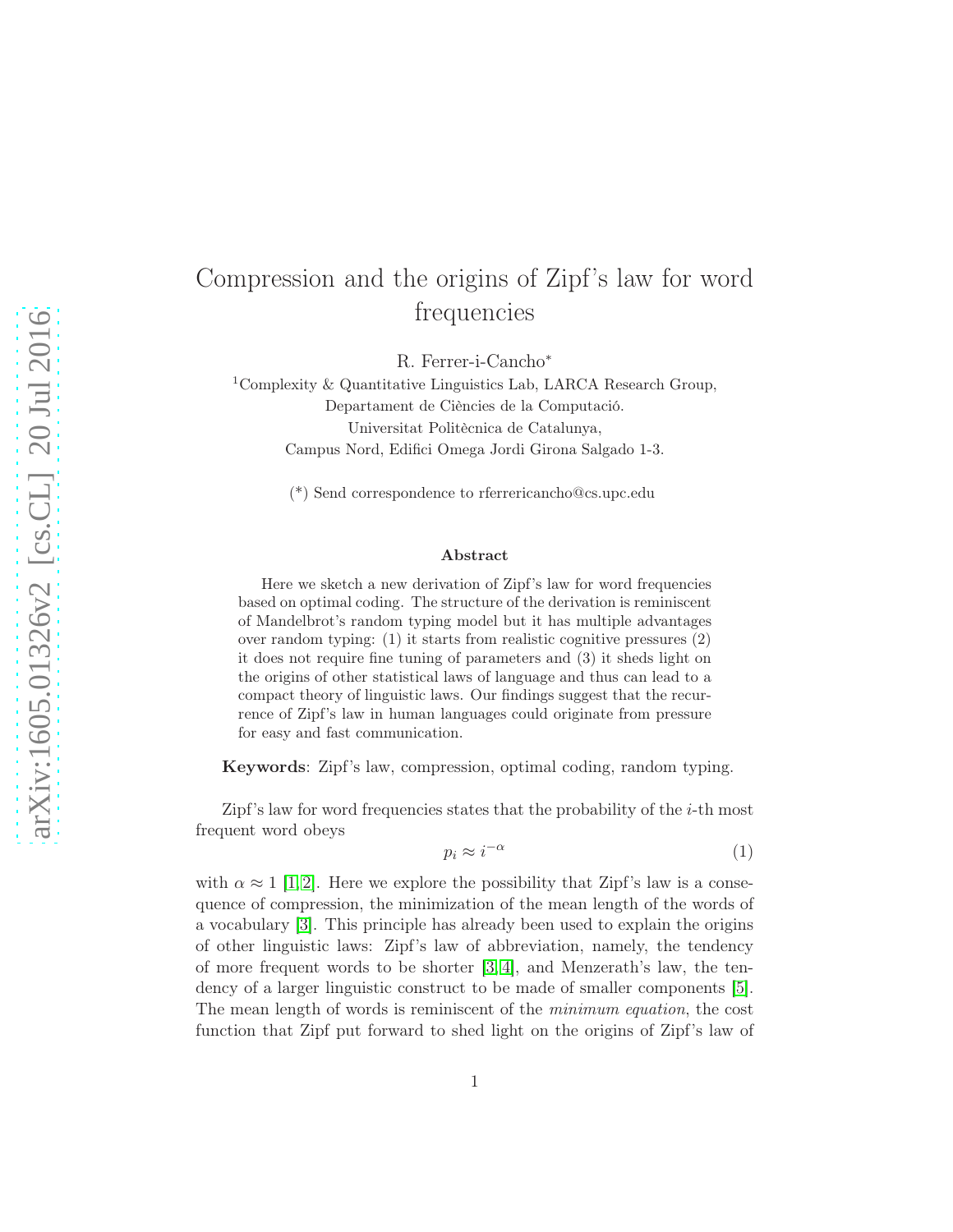abbreviation: the mean length of words can be interpreted as a particular case of the minimum equation in which the energetic cost of a word is fully determined by its length [\[3\]](#page-4-2). Our argument for the origins of Eq. [1](#page-0-0) combines two constraints for compression that are ideal for natural languages: (1) nonsingular coding, i.e. any two different word types should not be represented by the same string of letters or phonemes, and (2) unique decipherability, i.e. given a continuous sequence of letters or phonemes, there should be only one way of segmenting it into words [\[6\]](#page-5-1). The former is needed to reduce the cost of retrieving the original meaning. The latter is required to reduce the cost of determining word boundaries. Thus both constraints on compression and compression itself, are realistic cognitive pressures that are vital to fight against the now-or-never bottleneck of linguistic processing [\[7\]](#page-5-2).

Suppose that words are coded using an alphabet of N letters (or phonemes) with  $N > 1$  and that  $p_i$  and  $l_i$  are, respectively, the probability and the length of the i-th most probable word. Let us consider the optimal assignment of strings to different words assuming that words are made of at least one letter (or phoneme) and that the  $p_i$ 's are given (the  $l_i$ 's are determined by the string that is eventually assigned to every different word). On the one hand, optimal uniquely decipherable coding gives [\[6\]](#page-5-1)

$$
l_i = \lceil -\log_N p_i \rceil,\tag{2}
$$

where  $\lceil . \rceil$  is the ceiling function. Thus

<span id="page-1-0"></span>
$$
l_i \approx -\log_N p_i. \tag{3}
$$

On the other hand, optimal non-singular coding gives [\[4\]](#page-4-3)

<span id="page-1-2"></span>
$$
l_i = \left\lceil \log_N \left( \frac{N-1}{N} i + 1 \right) \right\rceil. \tag{4}
$$

When  $i$  is sufficiently large, we have

<span id="page-1-1"></span>
$$
l_i \approx \log_N\left(\frac{N-1}{N}i\right). \tag{5}
$$

Combining Eqs. [3](#page-1-0) and [5,](#page-1-1) one obtains

$$
\log_N \frac{1}{p_i} \approx \log_N \left( \frac{N-1}{N} i \right) \tag{6}
$$

and finally Zipf's law (Eq. [1\)](#page-0-0) with  $\alpha = 1$ .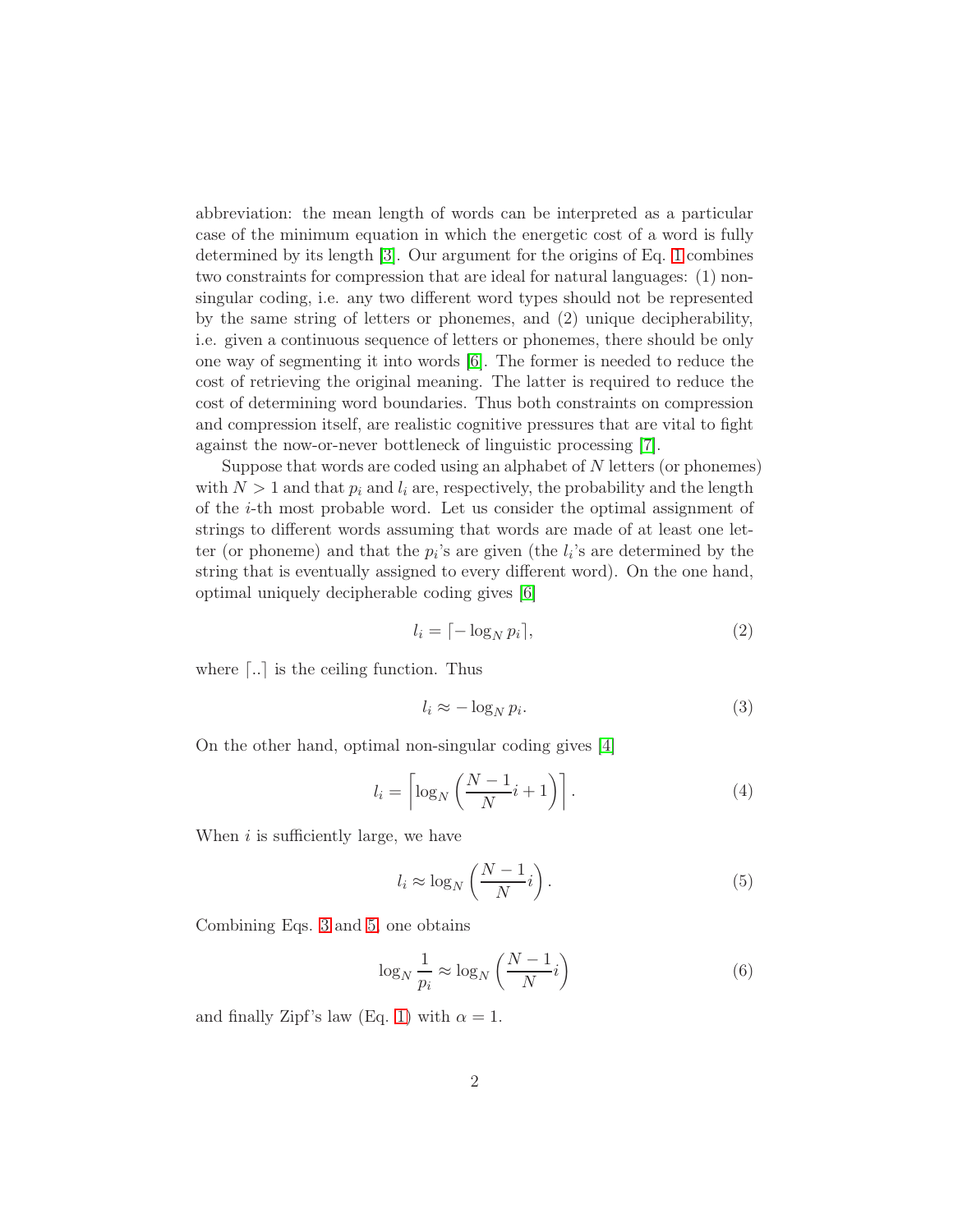By presenting this derivation, we are not taking for granted that real language use is fully optimal with regard to any of the coding schemes mentioned above. Instead, our point is that it is not surprising that languages tend toward Zipf's law given the convenience of both kinds of compression for easy and fast communication [\[7\]](#page-5-2).

Our derivation of Zipf's law is reminiscent of Mandelbrot's derivation based on typing at random on a keyboard (random typing) [\[8\]](#page-5-3) and defined by three parameters,  $N$  (the alphabet size),  $p_s$  (the probability of hitting the space bar) and  $l_0$  (the minimum word length). The last parameter has been introduced to accommodate other variants of Mandelbrot's model [\[9\]](#page-5-4). Here we revisit his arguments from this generalized model and its predictions about word length. His central assumption is that typing at random determines the probability of a word, which has two key implications. First, a relationship between the length of a word and its probability [\[4\]](#page-4-3)

<span id="page-2-0"></span>
$$
l = a \log_N p + b,\tag{7}
$$

where a and b are constants  $(a < 0)$  defined on the parameters of the model as

$$
a = \left(\log_N \frac{1 - p_s}{N}\right)^{-1} \tag{8}
$$

and

$$
b = a \log_N \frac{(1 - p_s)^{l_0}}{p_s}.
$$
\n(9)

Second, a relationship between the length of a word and its rank that matches exactly that of optimal non-singular codes in Eq. [4.](#page-1-2) Combining these two implications of random typing, one obtains

$$
\log_N \frac{N-1}{N} i \approx a \log_N p + b. \tag{10}
$$

With the assumption  $b \approx 0$ , one finally obtains Zipf's law for word frequencies with

<span id="page-2-1"></span>
$$
\alpha = -1/a \tag{11}
$$

$$
= \log_N \frac{N}{1 - p_s} \tag{12}
$$

$$
= 1 - \log_N(1 - p_s) \tag{13}
$$

$$
> \quad 1. \tag{14}
$$

Mandelbrot's derivation of Zipf's law is based on the assumption that  $l_0 = 0$ . While we start from an exact relationship between length and rank (Eq. [4\)](#page-1-2)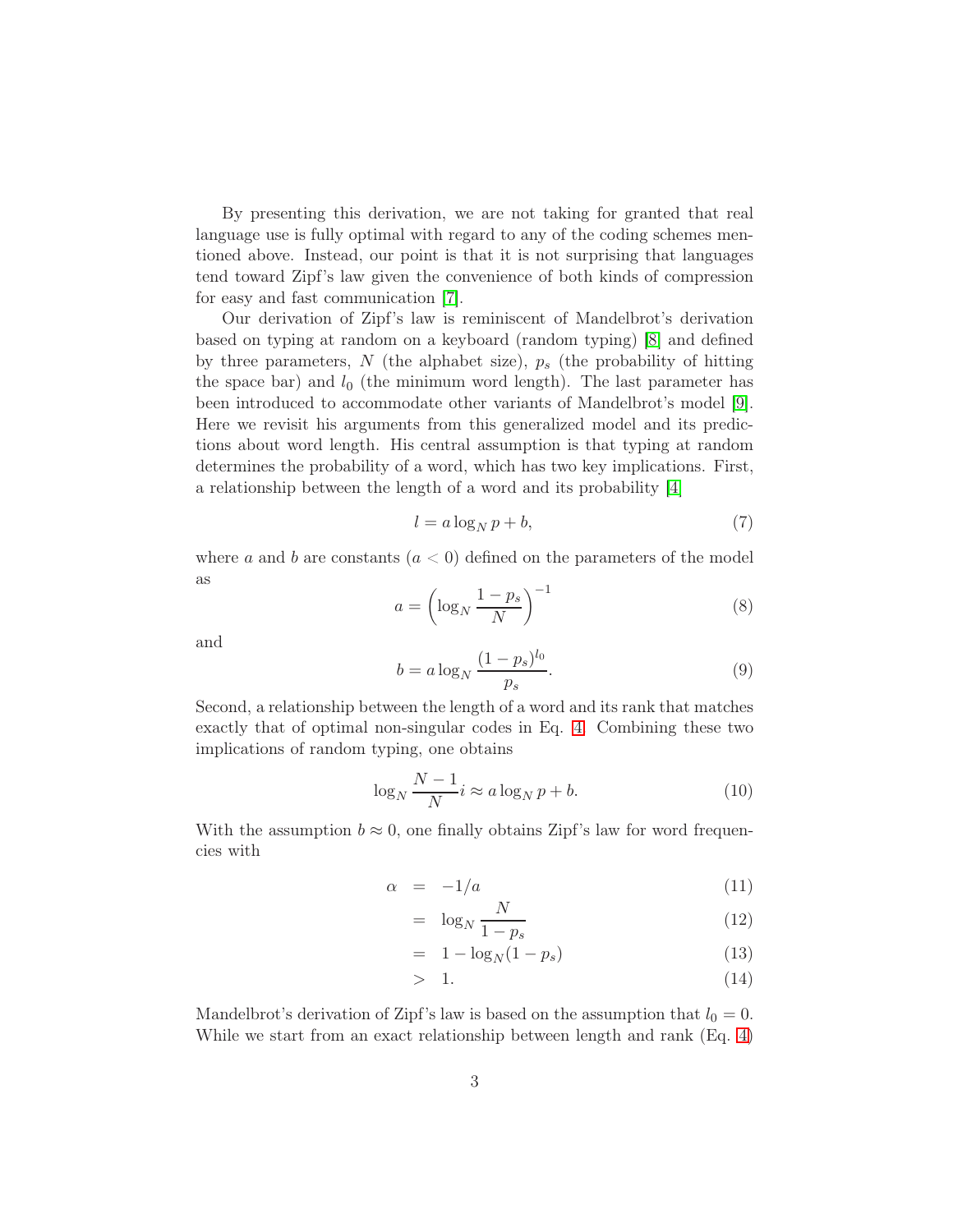that we approximate later on, Mandelbrot presupposed that the relationship between length and rank *"cannot be represented by any simple analytical expression*" and started from an approximate equation for  $l_0 = 0$  [\[8\]](#page-5-3), i.e.

$$
l \approx \log_N[(N-1)i],\tag{15}
$$

apparently unaware of the connection between random typing and optimal non-singular coding [\[8\]](#page-5-3)). Notice that Eq. [7](#page-2-0) can be interpreted, approximately, as a linear generalization of the relationship between  $l$  and  $p$  of optimal uniquely decipherable codes in Eq. [3.](#page-1-0) The exact (Eq. [4\)](#page-1-2) and approximate (Eq. [7\)](#page-2-0) connections between random typing and optimal coding challenge the view of random typing as totally detached from cost-cutting considerations [\[10,](#page-5-5) [11\]](#page-5-6).

Our derivation of Zipf's law presents various advantages over random typing. First, it starts from realistic cognitive pressures [\[7\]](#page-5-2). Second, random typing is based exclusively on random choices but its parameters cannot be set at random: indeed, a precise tuning of the parameters is needed to mimic Zipf's law with  $\alpha = 1$  [\[8\]](#page-5-3) (Eq. [13](#page-2-1) indicates that  $\alpha$  depends on N and  $p_s$ ; the assumption  $b \approx 0$  implies further parameter tuning). In contrast, our argument does not require parameter setting. Third, its assumptions are far reaching: compression allows one to shed light on the origins of three linguistic laws at the same time: Zipf's law for word frequencies, Zipf's law of abbreviation and Menzerath's law with the unifying principle of compression [\[3](#page-4-2)[–5\]](#page-5-0). There are many ways of explaining the origins of power-law-like distributions such as Zipf's law for word frequencies [\[12\]](#page-5-7) but compression appears to be as the only one that can lead to a compact theory of statistical laws of language.

Although uniquely decipherable codes are a subset of non-singular codes, it is tempting to think that both optimal non-singular coding and optimal uniquely decipherable coding cannot be satisfied to a large extent simultaneously. However, random typing is an example of how both constraints can be met approximately. We suggest that human languages are additional examples of a different nature. The two forms of optimality can coexist to some degree because the need for unique decipherability is alleviated by statistical cues that humans use to segment the linguistic input [\[13\]](#page-5-8).

A challenge for the present derivation is that  $\alpha$  is well-known to vary around  $1 \vert 1,2 \vert$ . We speculate on some possibilities. One is that some variation of the exponent could be hidden by the assumptions of the model  $(e.g.,)$ that real languages are fully optimal) or by the approximations involved in our simple derivation of Zipf's law from compression (e.g., that ranks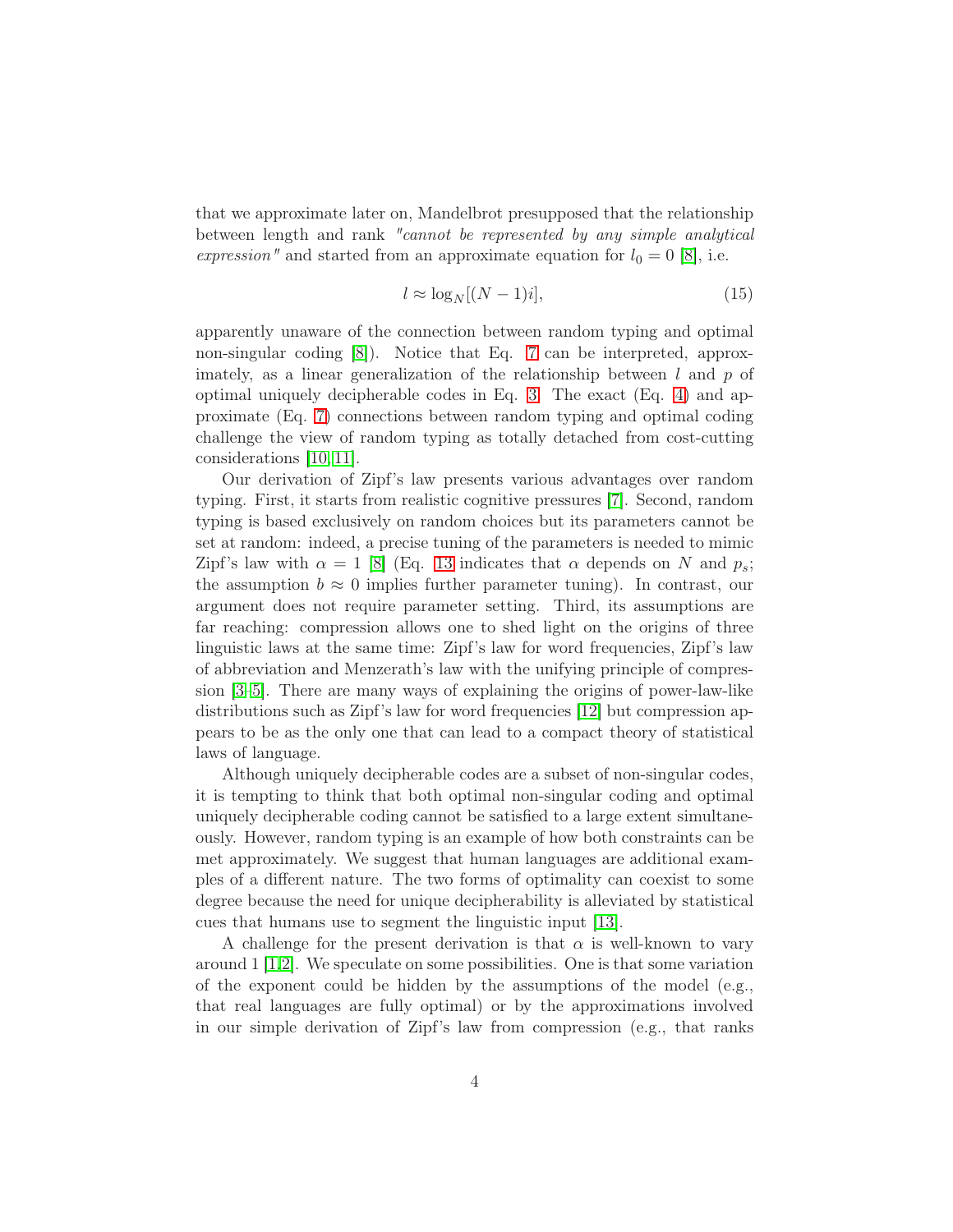must be large enough). We consider a third possibility that could be purely formal. Suppose that a language uses an alphabet of N symbols for optimal non-singular coding and an alphabet of  $N'$  symbols for optimal uniquely decipherable coding. Suppose also that the lengths of a word in both schemes are comparable. Applying the arguments above with a suitable change of base of the logarithm one would get Zipf's law with

$$
\alpha = \log_N N'.\tag{16}
$$

Thus  $\alpha$  could vary above 1 if  $N' > N$  or below 1 if  $N' < N$ .

Here we have only sketched a new path to derive power-law-like distributions of ranks from efficiency considerations. We hope that our simple derivation and our speculations stimulate further research.

## Acknowledgements

We thank two anonymous reviewers for their very valuable feedback. We are also grateful to A. Corral, Ł. Dębowski, S. Semple and C. Seguin for helpful comments and discussions. This research was funded by the grants 2014SGR 890 (MACDA) from AGAUR (Generalitat de Catalunya) and also the AP-COM project (TIN2014-57226-P) from MINECO (Ministerio de Economia y Competitividad).

## <span id="page-4-0"></span>References

- [1] P. M. Alday. Towards a rigorous motivation for Zipf's law. In S.G. Roberts, C. Cuskley, L. McCrohon, L. Barceló-Coblijn, O. Feher, and T. Verhoef, editors, *The Evolution of Language: Proceedings of the 11th International Conference (EVOLANGX11)*. Online at <http://evolang.org/neworleans/papers/178.html>, 2016.
- <span id="page-4-2"></span><span id="page-4-1"></span>[2] I. Moreno-Sánchez, F. Font-Clos, and A. Corral. Large-scale analysis of Zipf's law in English. *PLoS ONE*, 11:1–19, 01 2016.
- [3] R. Ferrer-i-Cancho, A. Hernández-Fernández, D. Lusseau, G. Agoramoorthy, M. J. Hsu, and S. Semple. Compression as a universal principle of animal behavior. *Cognitive Science*, 37(8):1565–1578, 2013.
- <span id="page-4-3"></span>[4] R. Ferrer-i-Cancho, C. Bentz, and C. Seguin. Compression and the origins of Zipf's law of abbreviation. *http://arxiv.org/abs/1504.04884*, 2015.